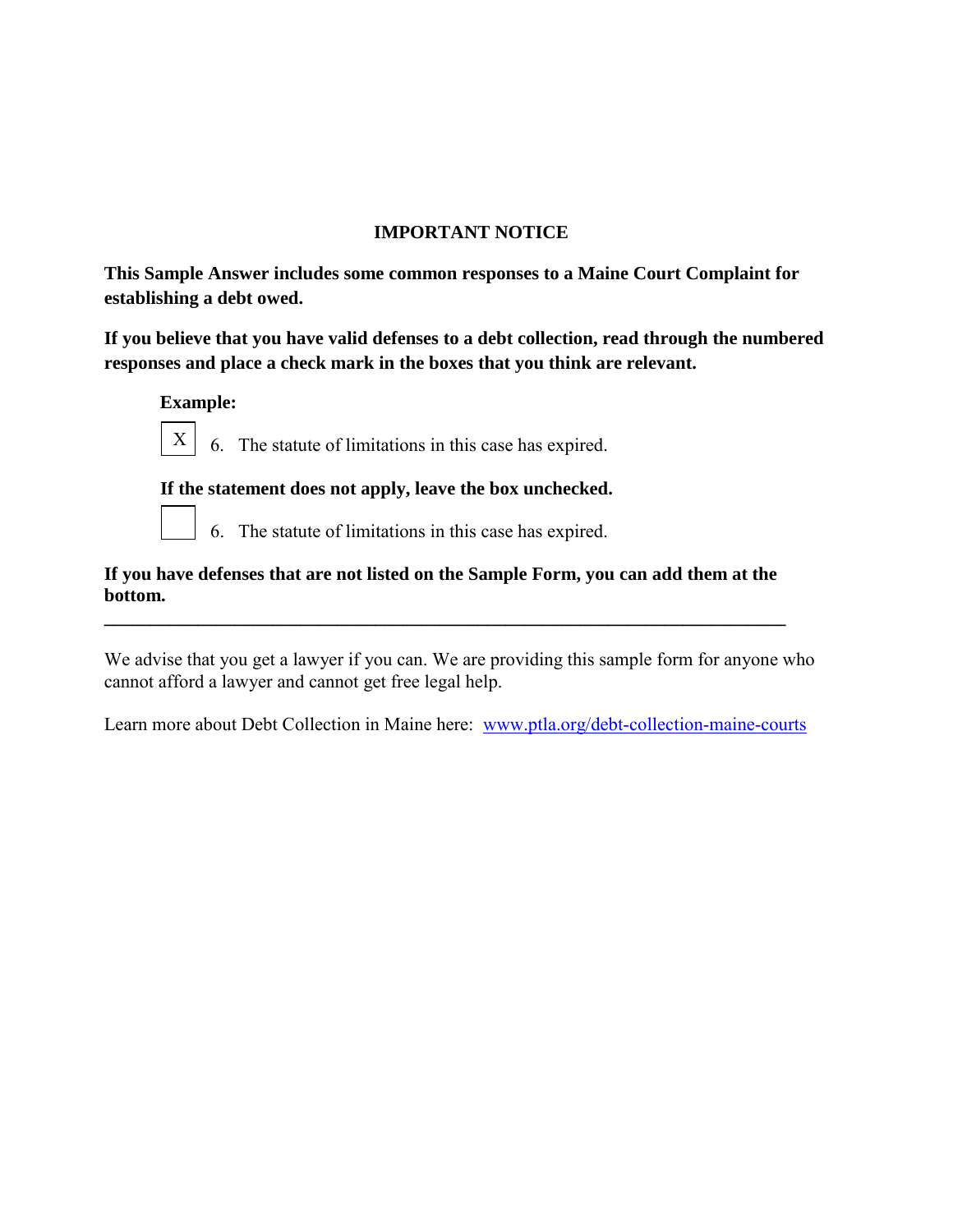| <b>STATE OF MAINE</b> | $\sim$ SS.                           | District Court<br>Docket No.                     |
|-----------------------|--------------------------------------|--------------------------------------------------|
| VS.                   | <b>Plaintiff</b><br><b>Defendant</b> | <b>ANSWER AND</b><br><b>AFFIRMATIVE DEFENSES</b> |
|                       |                                      |                                                  |

#### **ANSWER**

 1. I deny that I entered into any agreement with the Plaintiff, and I have no knowledge of any assignment of the debt to the Plaintiff that is the subject matter of this case. I therefore deny that the Plaintiff has standing to bring this case.

 2. I am without sufficient knowledge as to whether the amount demanded as amounts due is accurate. Therefore I deny the allegations contained in the complaint that the amounts due are accurate.

 3. I deny that I violated the terms of any agreement that gave rise to the debt that is the subject matter of this case.

### **AFFIRMATIVE DEFENSES**

4. Plaintiff does not have standing to bring this complaint.

 $\Box$ 5. The statute of limitations in this case has expired.

 6. I never entered into any agreement or authorized the creation of any account that resulted in the debt that is the subject matter of this case.